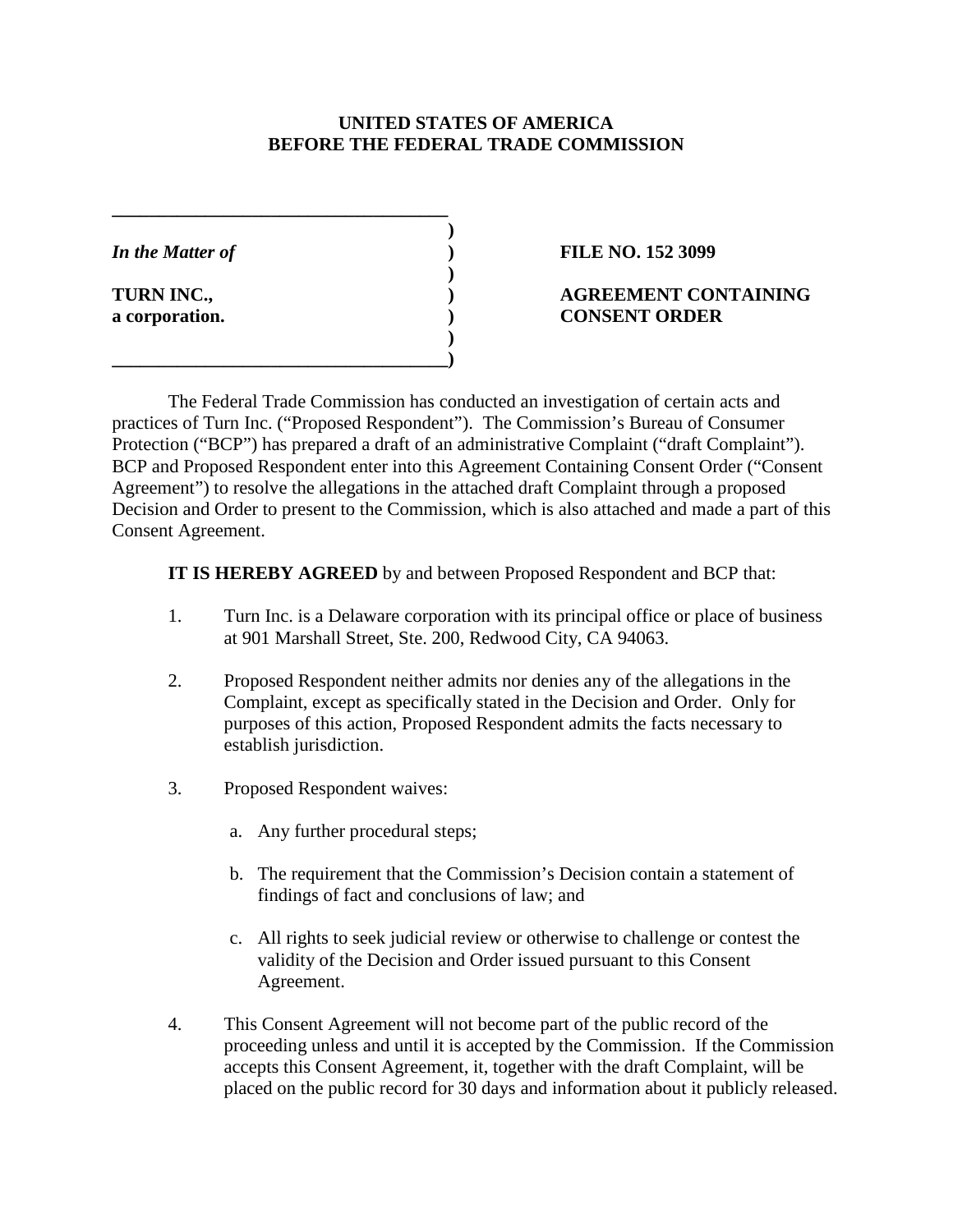Acceptance does not constitute final approval, but it serves as the basis for further actions leading to final disposition of the matter. Thereafter, the Commission may either withdraw its acceptance of this Consent Agreement and so notify Proposed Respondent, in which event the Commission will take such action as it may consider appropriate, or issue and serve its Complaint (in such form as the circumstances may require) and decision in disposition of the proceeding, which may include an Order. *See* Section 2.34 of the Commission's Rules, 16 C.F.R. § 2.34.

- 5. If this agreement is accepted by the Commission, and if such acceptance is not subsequently withdrawn by the Commission pursuant to Commission Rule 2.34, the Commission may, without further notice to Proposed Respondent: (1) issue its Complaint corresponding in form and substance with the attached draft Complaint and its Decision and Order; and (2) make information about it public. Proposed Respondent agrees that service of the Order may be effected by its publication on the Commission's website (ftc.gov), at which time the Order will become final. *See* Rule 2.32(d). Proposed Respondent waives any rights it may have to any other manner of service. See Rule 4.4.
- 6. When final, the Decision and Order will have the same force and effect and may be altered, modified, or set aside in the same manner and within the same time provided by statute for other Commission orders.
- 7. The Complaint may be used in construing the terms of the Decision and Order. No agreement, understanding, representation, or interpretation not contained in the Decision and Order or in this Consent Agreement may be used to vary or contradict the terms of the Decision and Order.
- 8. Proposed Respondent agrees to comply with the terms of the proposed Decision and Order. Proposed Respondent understands that it may be liable for civil penalties and other relief for each violation of the Decision and Order after it becomes final.

# **TURN INC. FEDERAL TRADE COMMISSION**

By:  $\Box$ John W. Konstant Jamie E. Hine Chief Privacy Officer Turn Inc.

General Counsel Attorney, Bureau of Consumer Protection

Justin Brookman Date: The Consumer Protection Attorney, Bureau of Consumer Protection

\_\_\_\_\_\_\_\_\_\_\_\_\_\_\_\_\_\_\_\_\_\_